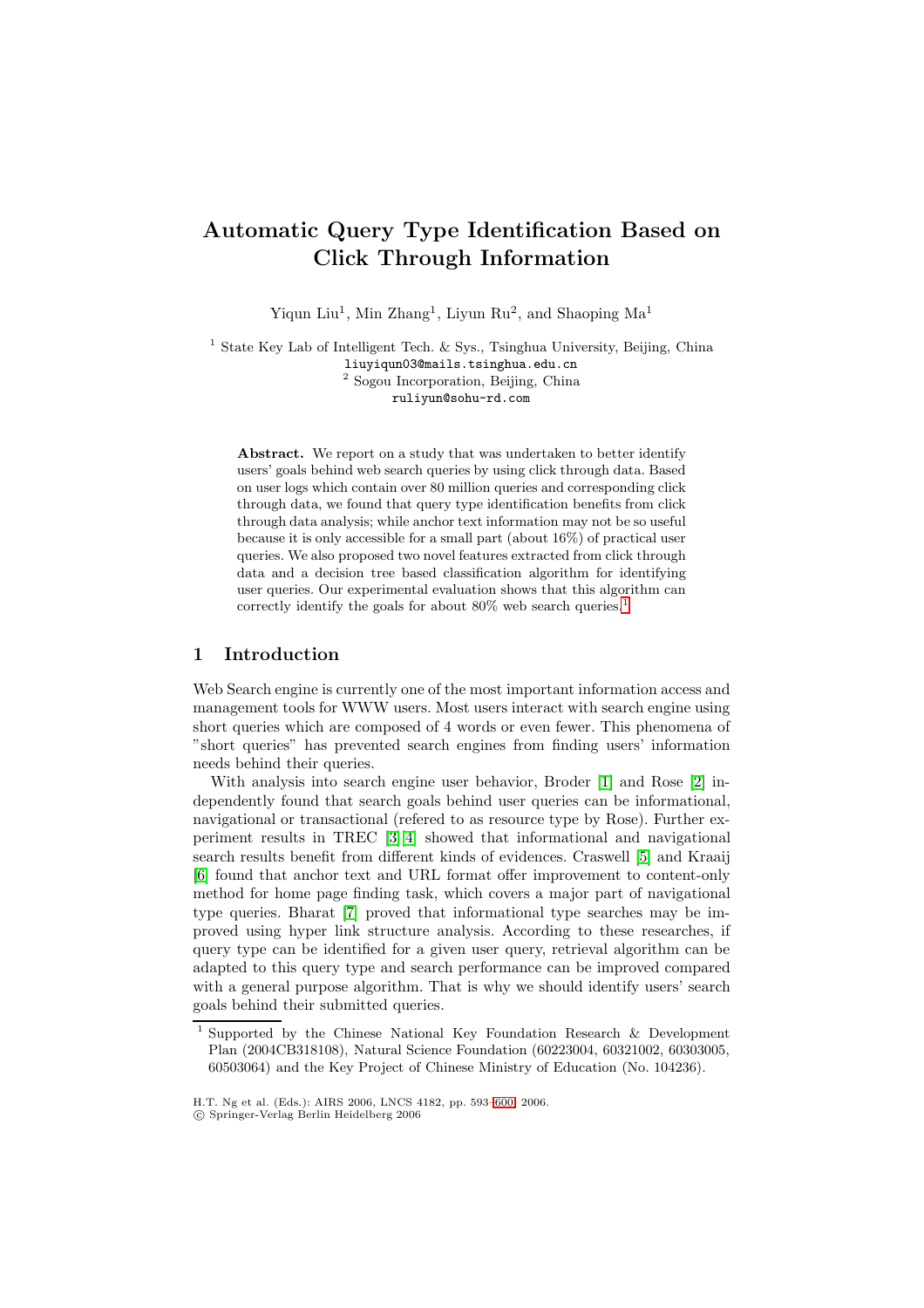594 Y. Liu et al.

Query type identification can be performed by two means: Sometimes queries can be classified by simply looking at its content. "AIRS2006" is a navigational type query because the user probably wants to find the homepage of this conference; while "car accident" may be informational because the user seems to be looking for detailed information on "car accident". However, several queries can only be classified with the help of search context. For the query "information retrieval", it is impossible to guess without further information whether the user wants to locate the book written by CJ van Rijsbergen (navigational) or he wants to know something about IR (informational).

The remaining part of the paper is constructed as follows: Section 2 analyzes into search engine logs and studies the possibilities of using click through data and anchor text in query type prediction. Section 3 proposed two novel features extracted from click through data and developed a decision tree based classification algorithm. Experimental results of query classification are shown in Section 4. Finally come discussion and conclusion.

# **2 Analysis into Search Engine Logs**

In order to verify reliability and scalability of our classification method, we obtained part of query logs from a widely-used Chinese search engine Sogou (www.sogou.com). The logs are collected from February 1st to February 28th in the year 2006. They contain 86538613 non-empty queries and 4345557 of them are unique. Query sessions are provided according to cookie information and there are totaly 26255952 sessions in these logs.

When we try to predict one user query's type, we can make use of click through data if and only if this query appears in past click through logs. In Figure 1, the category axis shows date when the logs are collected (all logs are collected in February 2006, so year/month information is omitted) and the value axis show the percentage of queries which have click through information.

We can see that new queries made up of 100% queries on the first day b[eca](#page-2-0)use no history information is available before that day. However, as time goes by the percentage of newly-appeared queries drops to about 10% (average data is 11.15% for the last 10 days). It means that click through data can be applied to classify about 90% queries for search engines.

According to previous works [8] and [9], if one web page shares the same anchor text as a query, the query is probably navigational type. In those works which use anchor text for query type identification, only those queries which match a certain number of anchor texts can be predicted using this evidence. So it is important to find how m[any](#page-7-5) perc[ent](#page-7-6)age of web search queries have such matches with anchor texts.

We crawled over 202M Chinese web pages from the Web and extracted anchor text information from these pages. After reducing possible spams, noises and redundancies, the percentage of queries matching a certain number of anchor text is calculated. We found that the percentage of matching queries doesn't vary with time and there are less than 20% (16.24% on average) matching queries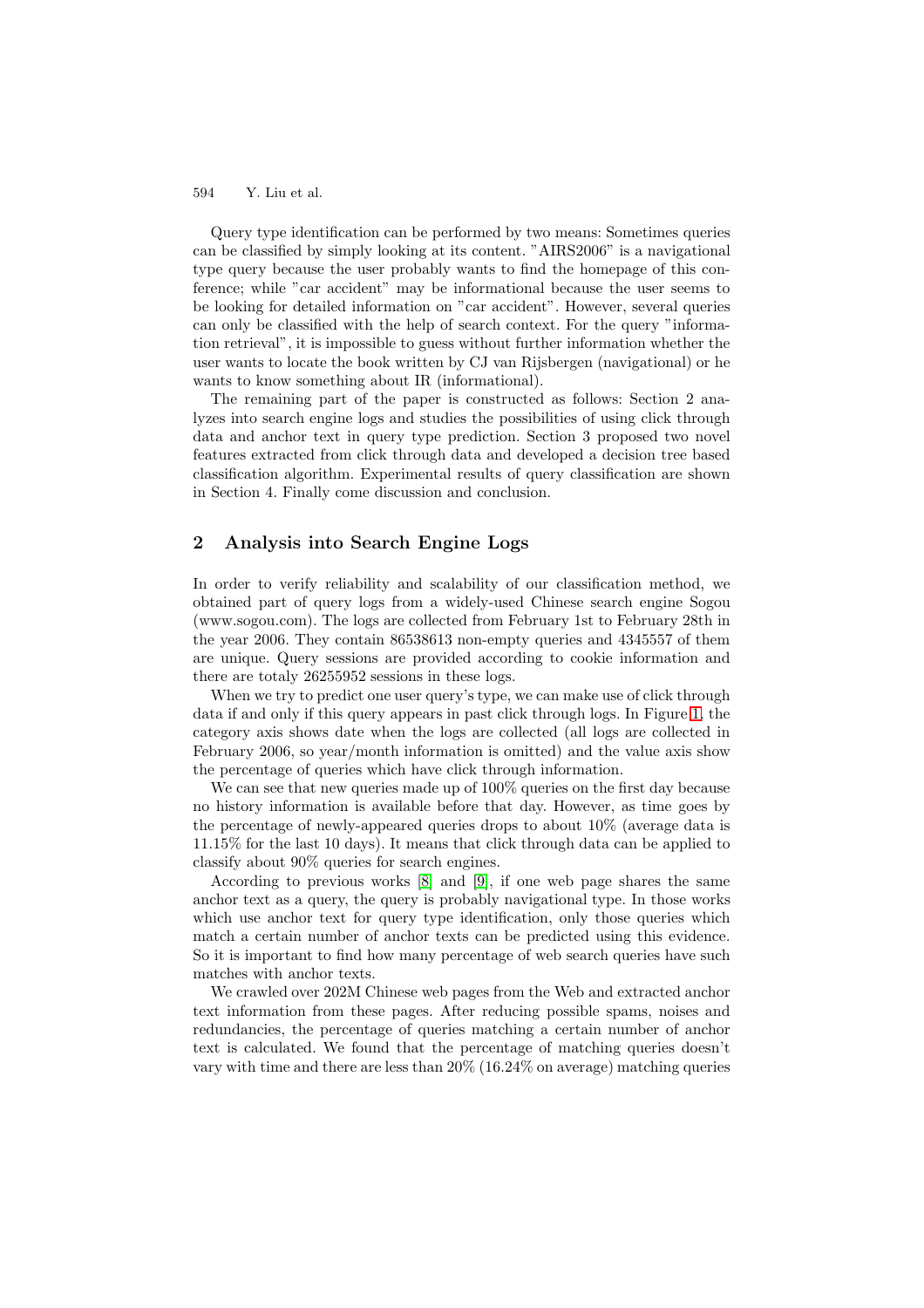

Fig. 1. Percentage of newly-appeared queries in query logs

<span id="page-2-0"></span>each day. It means that anchor text evidence is only applicable for less than 20% queries in practical Web search environment.

We can conclude that click through data is suitable for query type identification for general purpose Web search engine. Anchor text evidence may be effective for a part of queries but it is not applicable for the major part. So our work is mainly focused in classification using click through evidence.

# **3 Query Type Identification Using Click Through Data**

In this section, we propose two novel evidences extracted from click through data: n Clicks Satisfied (nCS) and top n Results Satisfied (nRS). They can be used as features in our query type identification algorithm.

In order to find the differences between navigational and informational / transactional type queries, we developed a training set of queries which contains 153 navigational queries and 45 informational queries. These queries are randomly selected from query logs and manually classified by 3 assessors using voting to decide queries' categories.

## **3.1 N Clicks Satisfied (nCS) Evidence**

N Clicks Satisfied (nCS) evidence is extracted from the number of user clicks for a particular query. It is based on the following assumption:

Assumption 1 (Less Effort Assumption): While performing a navigational type search request, user tend to click a small number of URLs in the result list.

Supposing one web search user has a navigational goal (CNN homepage, for example), he has a fixed search target in mind and would like to find just that target URL (www.cnn.com) and corresponding snippet in the result list. So it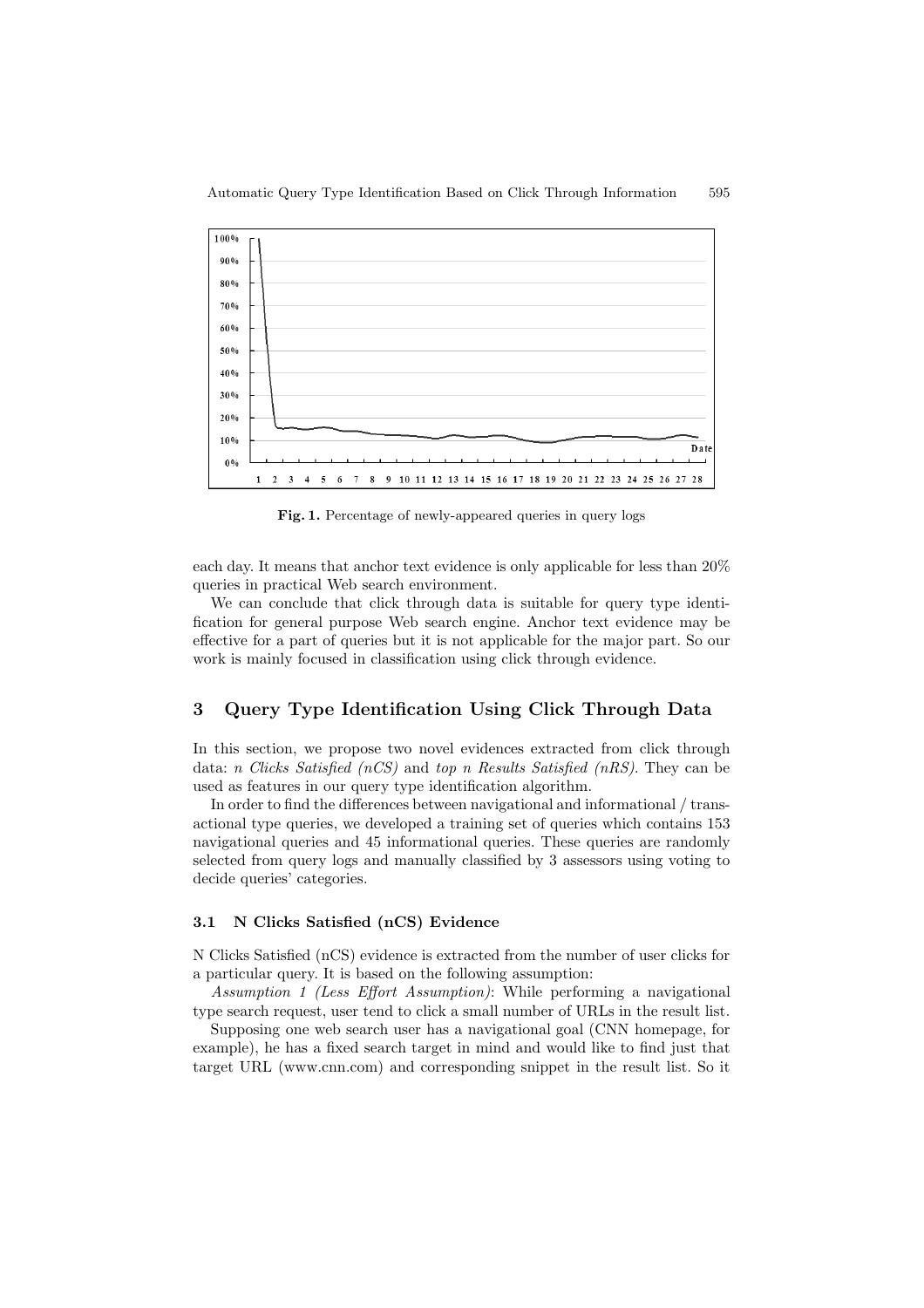

**Fig. 2.** nCS feature distribution in the training set when *n* is set to 2. Category axis shows nCS value and value axis shows the percentage of navigational/informational/transactional queries with a certain nCS value.

is impossible for him to click a number of URLs which are not the target page unless there exists cheating pages.

According to the Less Effort Assumption, we can judge a query type by the number of URLs which the user clicks. nCS feature is defined as:

$$
nCS(Query \mathbf{q}) = \frac{\#(Session \ of \ \mathbf{q} \ that \ involves \ less \ than \ \mathbf{n} \ clicks)}{\#(Session \ of \ \mathbf{q})}.\tag{1}
$$

According Figure 2, navigational type queries have larger  $nCS$  than informational/transactional ones. Most navigational queries have a nCS larger than 0.7 while  $70\%$  informational/transactional queries' nCS is less than 0.7. It means this feature can separate a large part of navigational queries.

### **3.2 Top n Results Satisfied (nRS) Evidence**

Top n Results Satisfied (nRS) evidence is extracted from the clicked URL's rank information. It is based on the following assumption:

Assumption 2 (Cover Page Assumption): While performing a navigational type search request, user tend to click only the first few URLs in the result list.

This assumption is related to the fact that navigational type queries have a much higher retrieval performance than informational/transactional ones. According to TREC web track and terabyte track experiments [3],[4] and [10] in the last few years, an ordinary IR system can return correct answers at the 1st ranking for 80% user queries.

According to the Less Effort Assumption, we can judge a query type by whether the user clicks other URLs besides the first *n* one[s.](#page-7-0) [To](#page-7-1)p n [Resu](#page-7-7)lts Satisfied (nRS) feature developed from this idea is defined as:

$$
nRS(Query \mathbf{q}) = \frac{\#(Session \ of \ \mathbf{q} \ that \ involves \ clicks \ only \ on \ top \ \mathbf{n} \ results)}{\#(Session \ of \ \mathbf{q})}.
$$
\n
$$
(2)
$$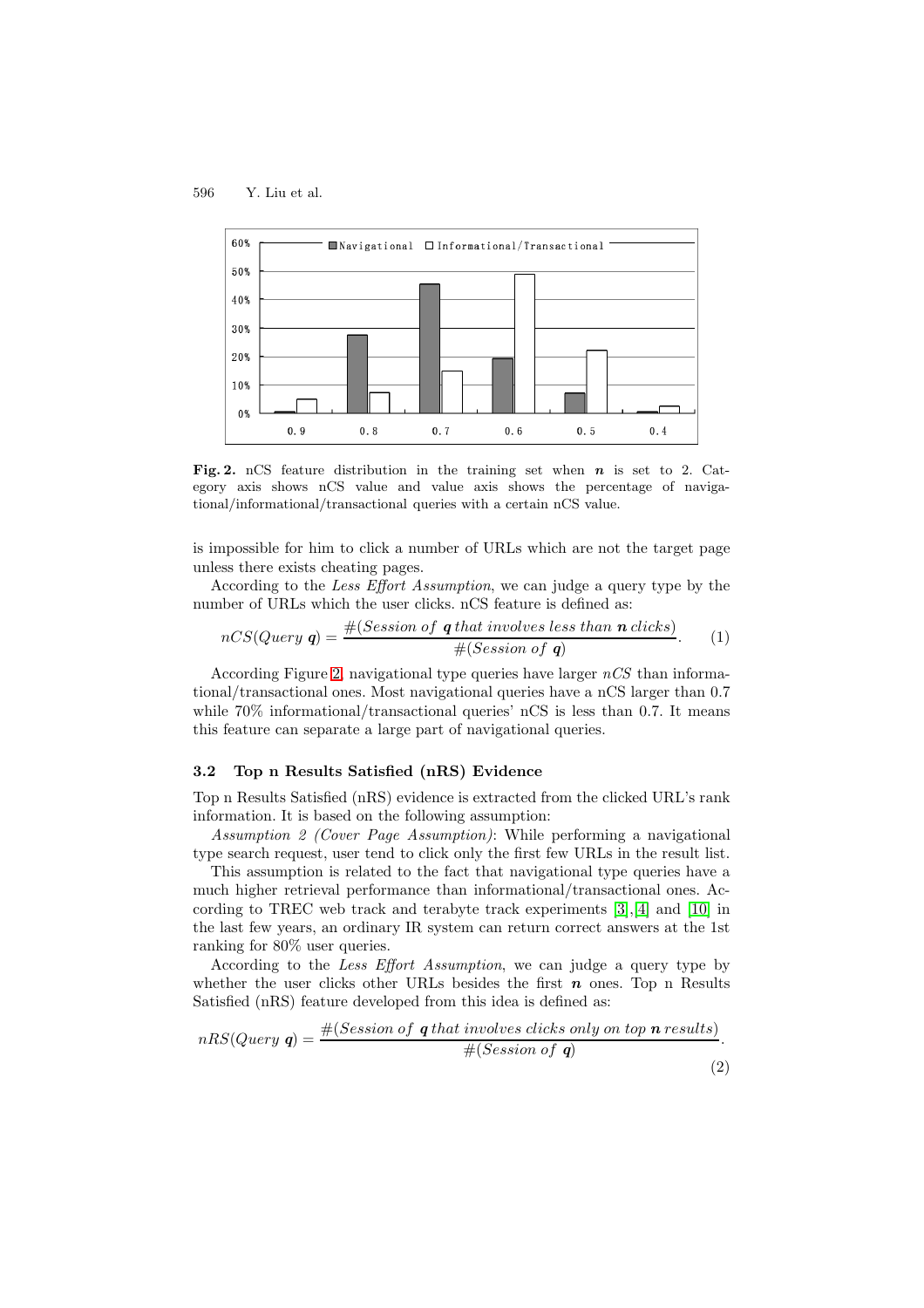

**Fig. 3.** nRS feature distribution in the training set when *n* is set to 5. Category axis shows nRS value and value axis shows the percentage of navigational/informational/transactional queries with a certain nRS value.

According to the nRS distribution shown in Figure 3, navigational type queries have larger nRS than informational/transactional ones. 80% navigational queries have a nRS value larger than 0.7 while about  $70\%$  informational/transactional queries' nRS is less than 0.7. It shows this feature can also be used to classify web search queries as well as nCS.

#### **3.3 A Learning Based Identification Algorithm**

Based on the two new features proposed in Section 4.1 and 4.2, we can separate informational/transactional queries from navigational ones. Besides these features, click distribution proposed by Lee [8] is also believed to be able to identify web search queries.



<span id="page-4-0"></span>**Fig. 4.** A Query identification decision tree composed of click through features(INF:informational, TRA:transactional, NAV:navigational)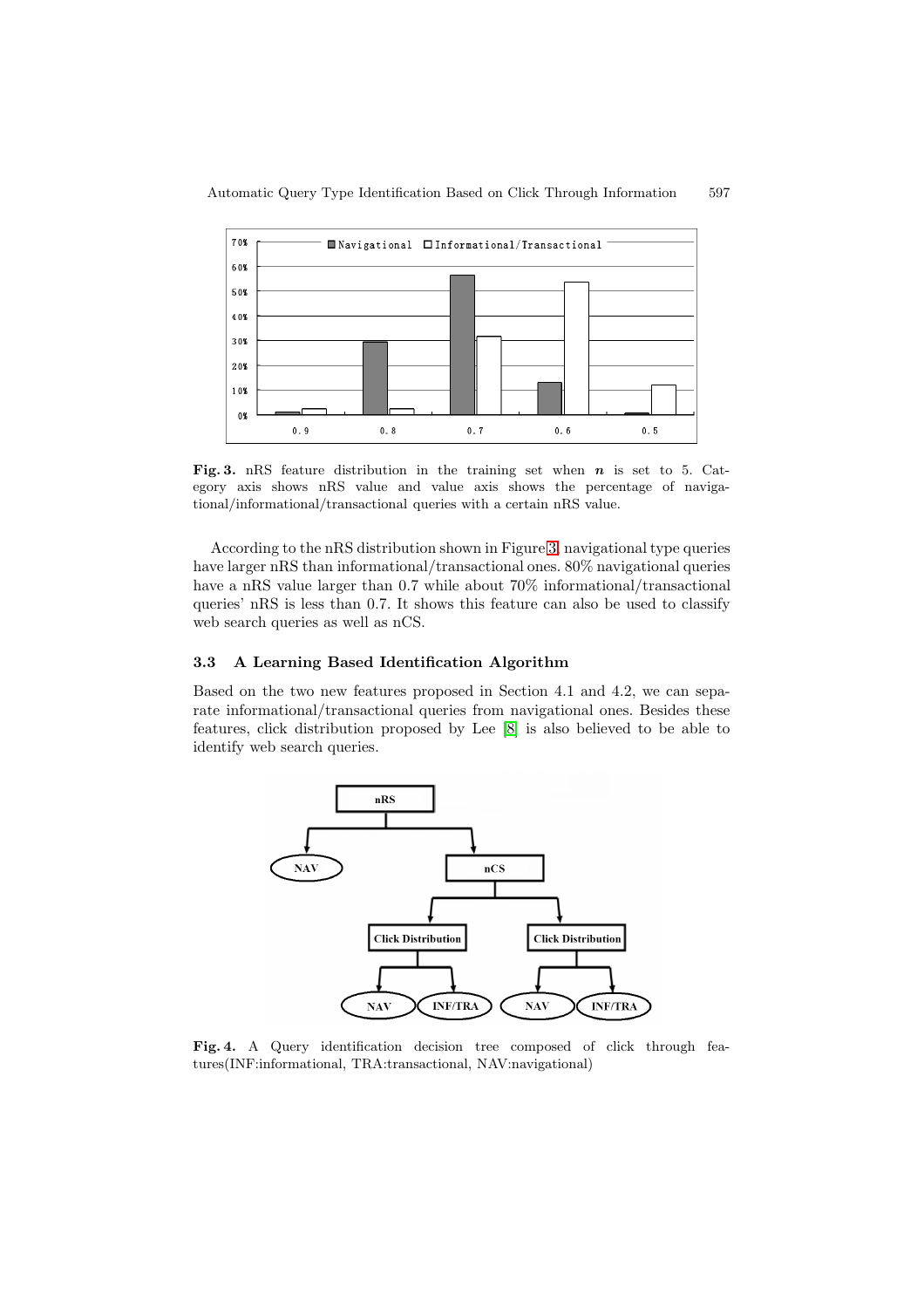598 Y. Liu et al.

In order to combine these 3 features: nCS, nRS and click distribution to finish the query type identification task, we adopted a typical decision tree algorithm. It is a method for approximating discrete-valued functions that is robust of noisy data and capable of learning disjunctive expressions. We choose decision tree because it is usually the most effective and efficient classifier when we have a small number (3 features here) of features.

We used standard C4.5 algorithm to combine these 3 features and get the following decision tree shown in Figure 4. According to C4.5 algorithm, The effectiveness of features can be estimated by the distance away from the root. We can see that nRS is more effective in identification than nCS and click distribution. The two new features proposed are more reliable here according to the metric of information ratio in C4.5 alg[ori](#page-4-0)thm.

## **4 Experiments and Discussions**

#### **4.1 Query Type Identification Test Set and Evaluation Measures**

We developed a test set to verify the effectiveness of our identification algorithm. This test set is composed of 81 informational/transactional type queries and 152 navigational queries. The informational/transactional ones were obtained from a Chinese search engine contest organized by tianwang.com (part of the contest is specially designed to test the search engines' performance for informational/transactional queries) and the navigational ones are obtained from a widely-used Chinese web directory hao123.com (websites and their description are used as navigational type results and queries correspondingly). This test set is not assessed by the people who developed the training set in order to get rid of possible subjective noises.

We use traditional precision/recall framework to judge the effectiveness of the query type identification task. Precision and Recall values are calculated separately for two kinds of queries. They are also combined to F-measure value to judge the overall performance.

### **4.2 Query Type Identification Results**

The test query set described in the previous section are identified by our decision tree algorithm. Experiment results are shown in Table 1. We also compared our method with Lee's Click-Distribution method [8] in Figure 5 because it is to our knowledge the most effective click-through information based method.

According to the experimental results in Table 1, precision and recall values over 80% are achieved to identify web search qu[eri](#page-6-2)es. It shows that most web search queries are successfully identified [wi](#page-7-5)th the hel[p o](#page-6-3)f click through information. We further found that our decision tree based method outperforms Click-Distribution method which is proposed by [Lee](#page-6-2)[8] both on the training set (improved by 21%) and on the test set(improved by 18%). Although Click-Distribution is quite effective for query type identification, by adding new features of nCS and nRS, better performance is achieved.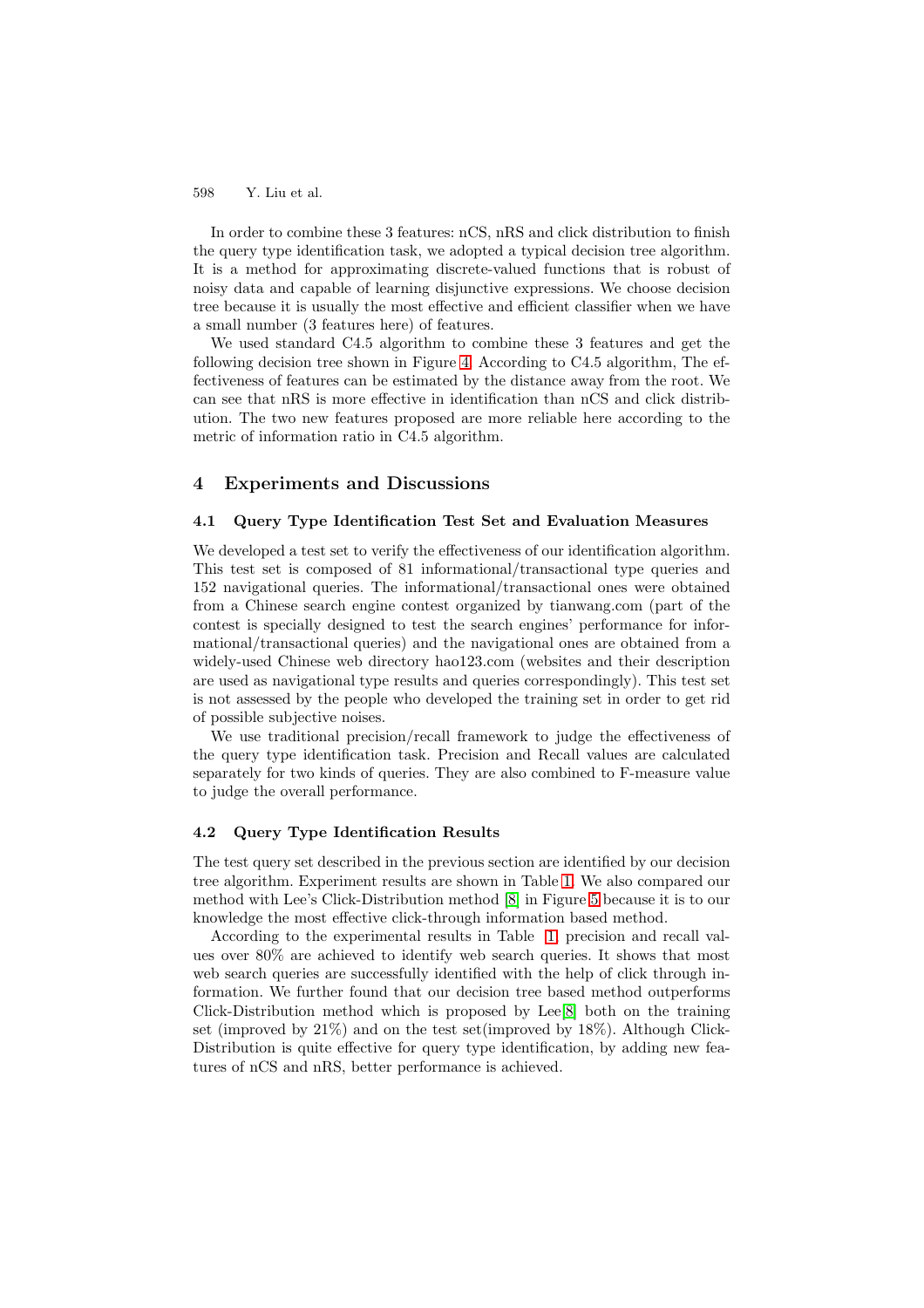<span id="page-6-2"></span>**Table 1.** Query type identification experimental results.(INF:informational, TRA:transactional, NAV:navigational)

|           |         | Training set |         |         | Test set |         |
|-----------|---------|--------------|---------|---------|----------|---------|
|           | INF/TRA | NAV          | Mixed   | INF/TRA | NAV      | Mixed   |
| Precision | 76.00%  | 91.07%       | 87.65%  | 73.74%  | 85.62\%  | 81.49\% |
| Recall    | 66.67%  | 90.71\%      | 85.25\% | 72.84\% | 86.18\%  | 81.54\% |
| F-measure | 0.71    | 0.91         | 0.86    | 0.73    | 0.85     | 0.81    |



<span id="page-6-3"></span>**Fig. 5.** F-measure values of our decision tree based method and the Click-Distribution based method, Dtree: decision tree based method, CD: Click-Distribution based method, Train/Test: experimental results based on the training/test set

# **5 Conclusions and Future Work**

Given the vast amount of information on the World Wide Web, a typical short query of 1-3 words submitted to a search engine usually cannot offer enough information for the ranking algorithm to give a high quality result list. Using click through data to identify the user goals behind their queries may help search engine to better understand what users want so that more effective result ranking can be expected.

Future study will focus on following aspects: How well does these new features work together with evidences from the queries themselves? How should the traditional ranking models be adjusted for automatically identified queries? Is there any other proper query classification criterion in users' notion?

## <span id="page-6-0"></span>**References**

- <span id="page-6-1"></span>1. Andrei Broder: A taxonomy of web search. SIGIR Forum(2002), Volume 36(2):3-10.
- 2. Daniel E. Rose and Danny Levinson, Understanding User Goals in Web Search. In proceedings of the 13th World-Wide Web Conference, 2004.